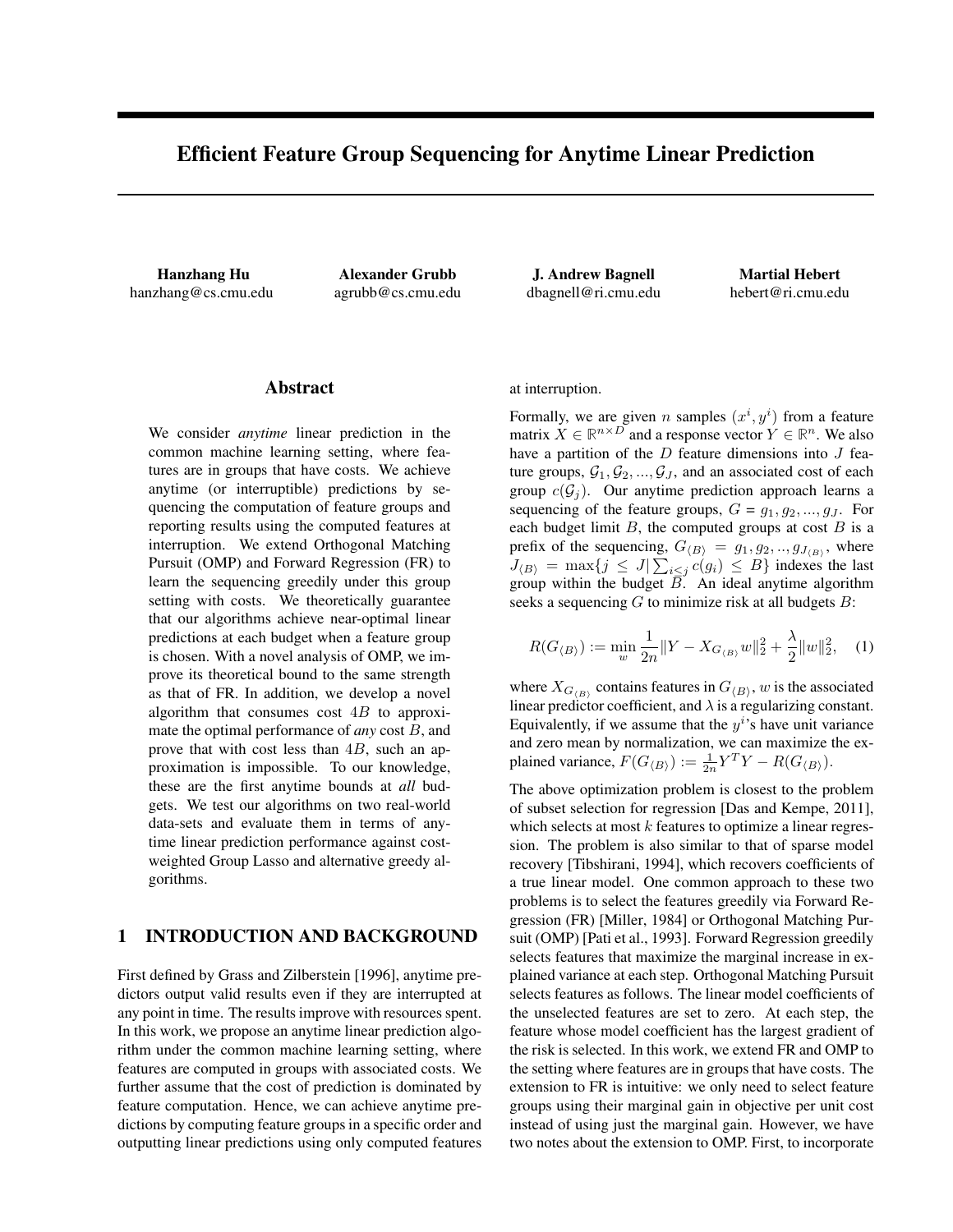feature costs, we need to evaluate a feature based on the squared norm of the associated weight vector gradient per unit cost instead of just the gradient norm. Second, when we compute the gradient norm for a feature group,  $\nabla_g$ , we have to use the norm  $\nabla_g^T (X_g^T X_g)^{-1} \nabla_g$ , which is  $\|\nabla_g\|_2^2$ if and only if each feature group  $q$  is whitened, which is an assumption in group OMP analysis by Lozano et al. [2009, 2011]. Our analysis sheds light on why this assumption is important in a group setting. Like previous analyses of greedy algorithms by Streeter and Golovin [2008], our analysis guarantees that our methods produce near-optimal linear predictions, measured by explained variance, at budgets where feature groups are selected. Thus, they exhibit the desired anytime behavior at those budgets. Finally, we extend our algorithm to account for *all* budgets and show a novel anytime result: for any budget B, if *OPT* is the optimal explained variance of cost  $B$ , then our proposed sequencing can approximate within a factor of *OPT* with cost at most  $4B$ . Furthermore, with a cost less than  $4B$ , a fixed sequence of predictors cannot approximate *OPT* in general. To our knowledge, these are the first anytime performance bounds at all budgets.

In previous works, both FR and OMP are theoretically analyzed for both the problem of subset selection and model recovery. Das and Kempe [2011] cast the subset selection problem as a submodular maximization that selects a set S with  $|S| \leq k$  to maximize the explained variance and prove that FR and OMP achieve  $(1 - e^{-\lambda^*})$  and  $(1 - e^{-\lambda^*})$ near-optimal explained variance, where  $\lambda^*$  is the minimum eigenvalue of the sample covariance,  $\frac{1}{n}X^TX$ . We can adopt these previous analyses to our extensions to FR and OMP under the group setting with costs and produce the same near-optimal results. We also present a novel analysis of OMP that leads to the same near-optimal factor  $(1 - e^{-\lambda^*})$  as that of FR. Works on model recovery have also analyzed FR and OMP. Zhang [2009] proves that OMP discovers the true linear model coefficients, if they exist. This result was then extended by [Lozano et al., 2009, 2011] to the setting of feature groups using generalized linear models. However, we note that these theoretical analyses of model recovery assume that a true model exists. They focus on recovering model coefficients rather than directly analyzing prediction performance.

Besides greedy selection, another family of approaches to find the optimal subset S that minimizes  $R(S)$  is to relax the NP-hard selection problem as a convex optimization. Lasso [Tibshirani, 1994], a well-known method, uses  $L_1$ regularization to force sparsity in the linear model. To get an ordering of the features, compute the Lasso solution path by varying the  $L_1$  regularization constant. Group Lasso [Yuan and Lin, 2006] extends Lasso to the group setting, replacing the  $L_1$  norm with the sum of  $L_2$  norms of feature groups. Group Lasso can also incorporate feature costs by scaling the  $L_2$  norms of feature groups. Lasso-based methods are generally analyzed for model recovery, not prediction performance. We demonstrate experimentally that our greedy methods achieve better prediction performance than cost-weighted Group Lasso.

Various works have addressed anytime prediction previously. The most well-known family of approaches use *cascades* [Viola and Jones, 2001], which achieve anytime prediction by filtering out samples with a sequence of classifiers of increasing complexity and feature costs. At each stage, cascade methods [Sochman and Matas, 2005, Brubaker et al., 2008, Lefakis and Fleuret, 2010, Xu et al., 2014, Cai et al., 2015] typically achieve a target accuracy and assign a portion of samples with their final predictions. While this design frees up computation for the more difficult samples, it prevents recovery from early mistakes. Most cascade methods select features of each stage before being trained. Although the more recent works start to learn feature sequencing, the learned sequences are the same as those of cost-weighted Group Lasso [Chen et al., 2012] and greedy methods [Cai et al., 2015] when they are restricted to linear prediction. Hence our study of anytime linear prediction can help cascade methods choose features and learn cascades. Another branch of anytime prediction methods uses boosting. It outputs as results partial sums of the ensemble [Grubb and Bagnell, 2012] or averages of randomly sampled weak learners [Reyzin, 2011]. Our greedy methods can be viewed as a gradient boosting scheme by treating each feature as a weak learner. Some works approach anytime prediction with feature transformations [Xu et al., 2012, 2013] and learn cost-sensitive, non-linear transformation of features for linear classification. Similarly, Weinberger et al. [2009] hashes high dimensional features to low dimensional subspaces. These approaches operate on readily-computed features, which is orthogonal to our problem setting. Karayev et al. [2012] models the anytime prediction as a Markov Decision Process and learns a policy of applying intermediate learners and computing features through reinforcement learning.

### Contributions

- We cast the problem of anytime linear prediction as a feature group sequencing problem and propose extensions to FR and OMP under the setting where features are in groups that have costs.
- We theoretically analyze our extensions to FR and OMP and show that they both achieve  $(1-e^{-\lambda^*})$  near-optimal explained variance with linear predictions at budgets when they choose feature groups.
- We develop the first anytime algorithm that provably approximates the optimal performance of *all* budgets B with cost of  $4B$ ; we also prove it impossible to achieve a constant-factor approximation with cost less than 4B.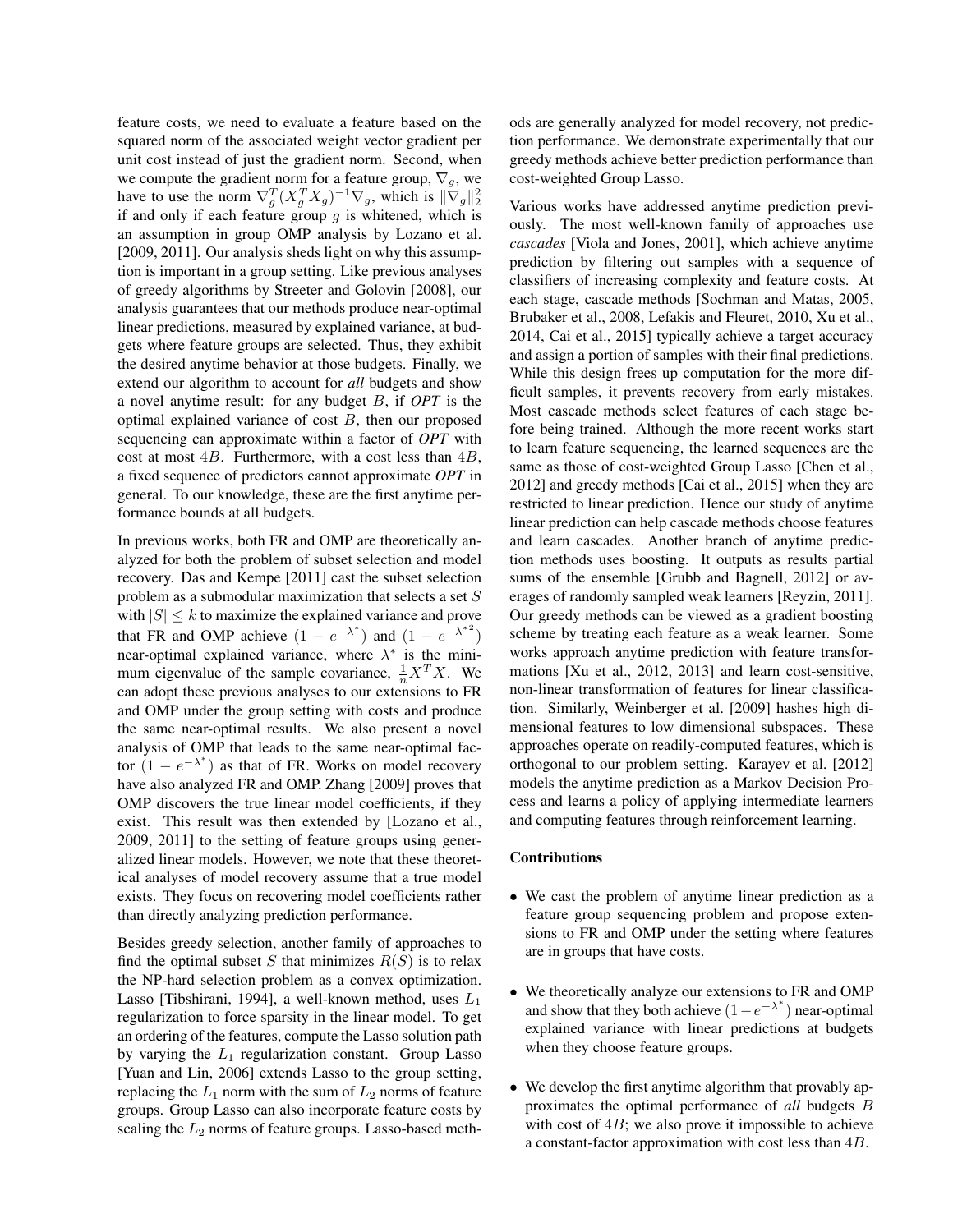## 2 COST-SENSITIVE GREEDY METHOD

This section formally introduces our extensions to FR and OMP to the group setting with costs. We assume that all feature dimensions and responses are normalized to have zero mean and unit variance. We define the regularized feature covariance matrix as  $C := \frac{1}{n} X^T X + \lambda I_D$ . Let  $C_{st}$  be the sub-matrix that selects rows from  $s$  and columns from  $t$ . Let  $C_S$  be short for  $C_{SS}$ . Given a non-empty union of selected feature groups S, the maximum explained variance  $F(S)$  is achieved with the regularized optimal coefficient  $w(S) = \frac{1}{n} (\frac{1}{n} X_S^T X_S + \lambda I)^{-1} (X_S^T Y) = \frac{1}{n} C_S^{-1} X_S^T Y.$ When we take gradient of  $F(S)$  with respect to the coefficient of a feature group g, if  $g \subseteq S$  then the gradient is  $\nabla_g F(S) = \frac{1}{n} X_g^T (Y - X_S w(S)) - \lambda w(S)_g;$  if  $g \cap S = \emptyset$  then we can extend  $w(S)$  to dimensions of g, setting  $w(S)_{g} = 0$ , and then take the gradient to have  $\nabla_g F(S) = \frac{1}{n} \dot{X}_g^T (Y - X_S w(S))$ . In both cases, we have  $\nabla_g F(S) = \frac{1}{n} \dot{X}_g^T Y - C_{gS} w(S)$ . We further shorten the notations by defining  $b_g^S = \nabla_g F(S)$ . If S is empty, we assume that coefficient  $w(\emptyset)$  has zero for all features so that  $F(\emptyset) = 0$ . When  $S = s_1, s_2, \dots$ , is a sequence of feature groups, we define  $S_i$  to be the prefix sequence  $s_1, s_2, \ldots, s_j$ . We overload notations of a sequence S so that  $S$  also represents the union of its groups in notations such as  $F(S)$ ,  $w(S)$ ,  $C_S$  and  $b_S^S$ .

## Algorithm 1: Cost Sensitive Group Orthogonal Matching Pursuit (CS-G-OMP)

- **input**: The normalized feature matrix  $X \in \mathbb{R}^{n \times D}$ . The normalized response vector  $Y \in \mathbb{R}^n$ , which has a zero mean and unit variance. Feature groups  $G_1, \ldots, G_J$  that partition  $\{1,..,D\}$ , and group costs  $c(G_i)$ . Regularization constant  $\lambda$ . output: A sequence  $G = g_1, g_2, ..., g_J$  of feature
- groups. For each  $j \leq J$ , a coefficient  $w(G_i)$ for the prefix sequence  $G_j = g_1, ..., g_j$ .

$$
G_0 = \emptyset;
$$
\n
$$
\begin{array}{c}\n\text{for } j = 1, 2, ..., J \text{ do} \\
\hline\n\end{array}
$$
\n
$$
\begin{array}{c}\n\text{for } j = 1, 2, ..., J \text{ do} \\
\hline\n\end{array}
$$
\n
$$
\begin{array}{c}\n\text{compute } w(G_{j-1}) = \frac{1}{n} C_{G_{j-1}}^{-1} X_{G_{j-1}}^T Y; \\
\hline\n\end{array}
$$
\n
$$
\begin{array}{c}\n\text{for each } g \notin G_{j-1}, \text{compute} \\
\hline\nb_g = \nabla_g F(G_{j-1}) = \frac{1}{n} X_g^T (Y - X_{G_{j-1}} w); \\
\hline\ng_j = \operatorname*{argmax}_{g = G_1, ..., G_J, g \notin G_{j-1}} \frac{b_g^T (X_g^T X_g)^{-1} b_g}{c(g)}; \\
\hline\n\end{array}
$$
\n
$$
\begin{array}{c}\n\text{where } w(G_J); \\
\hline\n\end{array}
$$

In Algorithm 1, we present Cost-Sensitive Group Orthogonal Matching Pursuit (CS-G-OMP), which learns a nearoptimal sequencing of the feature groups for anytime linear predictions. The feature groups are selected greedily. At the  $j^{th}$  selection step (\*), we have chosen  $j - 1$ groups,  $G_{j-1} = g_1, g_2, ..., g_{j-1}$ , and have computed the best model using  $G_{j-1}$ ,  $w(G_{j-1})$ . To evaluate a feature group g, we first compute the gradient  $b_g = \nabla_g F(G_{j-1})$ of the explained variance  $F$  with respect to the coefficients of g. Then, we evaluate it with the whitened gradient L<sub>2</sub>-norm square per unit cost,  $\frac{b_g^T (X_g^T X_g)^{-1} b_g}{c(g)}$ c(g) . We select the group  $g$  that maximizes this value as  $g_j$ , and continue until all groups are depleted. At test time, our proposed anytime prediction algorithm computes the feature groups in the order of  $G = g_1, g_2, ..., g_J$ . After each feature group  $g_j$  is available, we can compute and store prediction  $\hat{y} = x^T w(G_j)$  because we assumed that the costs of feature generation dominate the computations of linear predictions. At interruption, we can then report the latest prediction  $\hat{y}$ .

The learning procedure extending from Forward Regression is similar to Algorithm 1: we compute the linear models  $w(G_{j-1} \oplus g)$  at line 4 instead of the gradients  $b_g$ and replace the selection criterion  $\frac{b_g^T (X_g^T X_g)^{-1} b_g}{c(g)}$  $\frac{c(g)}{c(g)}$  at line 5 with the marginal gain in explained variance per unit cost,  $\frac{F(G_{j-1} \oplus g) - F(G_{j-1})}{c(g)}$ . We call this cost-sensitive FR extension as CS-G-FR.

Before we theoretically analyze our greedy methods in the next section, we provide an argument why group whitening at line 5 of Algorithm 1 is natural. OMP greedily selects features whose coefficients have the largest gradients of the objective function. In linear regression, the gradient for a feature g is the inner-product of  $X<sub>g</sub>$  and the prediction residual  $Y - \hat{Y}$ . Hence OMP selects features that best reconstruct the residual. From this perspective, OMP under group setting should seek the feature group whose span contains the largest projection of the residual. Let the projection to feature group g be  $P_g = X_g (X_g^T X_g)^{-1} X_g^T$  and recall projection matrices are idempotent. We observe that the criterion for CS-G-OMP selection step is  $\frac{\|P_g(Y-\hat{Y})\|_2^2}{c(g)}$ , i.e, a cost-weighted norm square of the projection of the residual onto a feature group. The name group whitening is chosen because the criterion is  $\frac{\|b_g\|_2^2}{c(g)}$  if and only if feature groups are whitened. We assume *feature groups are whitened* in our formal analysis to make the criterion easier to analyze.

Besides the above greedy criterion, one may suggest other approaches to evaluate gradient vectors  $b<sub>q</sub>$  for group g. For example,  $L_2$  norm and  $L_{\infty}$  norm can be used to achieve greedy criteria  $\frac{\|b_g\|_2^2}{c(g)}$  and  $\frac{\|b_g\|_{\infty}^2}{c(g)}$ , respectively. The former criterion forgoes group whitening, so we call it *no-whiten*. Thus, it overestimates a feature group that has correlated but effective features, an extreme example of which is a feature group of identical but effective features. The latter criterion evaluates only the best feature of each feature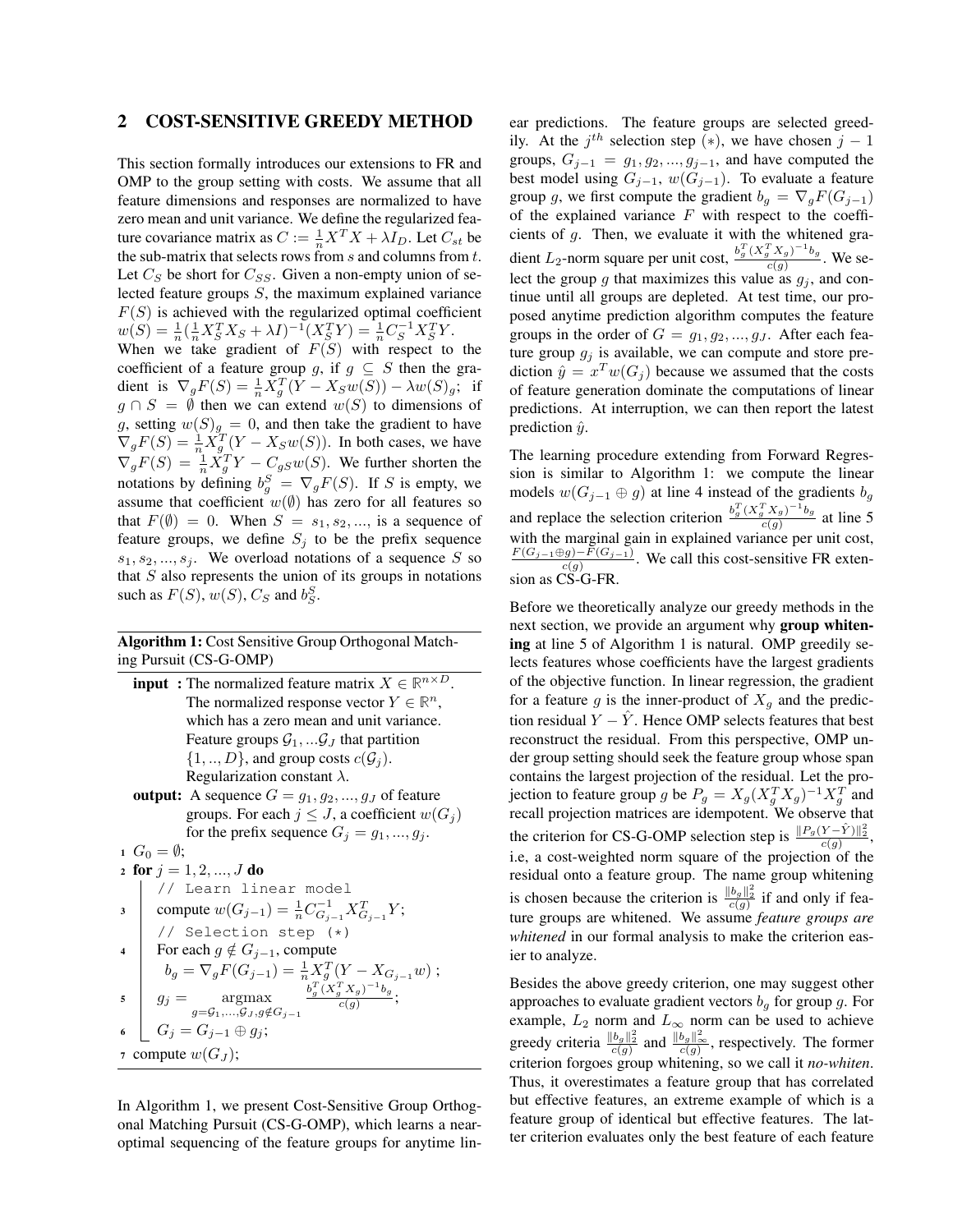group, so we call it *single*. Thus, it underestimates a feature group that has a descriptive feature span but no topperforming individual feature dimensions. We will show in experiments that no-whiten and single are indeed inferior to our CS-G-OMP choice.

# 3 THEORETICAL ANALYSIS

This section proves that CS-G-FR and CS-G-OMP produce near-optimal explained variance  $F$  at budgets where features are selected. The main challenge of our analysis is to prove Lemma 3.1, which is a common stepping stone in submodular maximization analysis, e.g., Equation 8 in [Krause and Golovin, 2012]. The main Theorem 3.2 follows from the lemma by standard techniques, which we defer to the appendix.

**Lemma 3.1** (main). Let  $G_j$  be the first j feature *groups selected by our greedy algorithm. There exists a* constant  $\gamma = \frac{\lambda^* + \lambda}{1 + \lambda} > 0$  such that for any se*quence* S, total cost K, and indices  $j = 1, 2, ..., J$ ,  $F(S_{\langle K \rangle}) - F(G_{j-1}) \leq \frac{K}{\gamma} \left[ \frac{F(G_j) - F(G_{j-1})}{c(g_j)} \right]$  $\frac{(-r(G_{j-1})}{c(g_j)}$ .

**Theorem 3.2.** Let  $B = \sum_{i=1}^{L} c(g_i)$  for some L. There *exists a constant*  $\gamma = \frac{\lambda^* + \lambda}{1 + \lambda}$ *, such that for any sequence S and total cost*  $K$ ,  $F(G_{\langle B \rangle}) > (1 - e^{-\gamma \frac{B}{K}})F(S_{\langle K \rangle}).$ 

Before delving into the proof of Lemma 3.1, we first discuss some implications of Theorem 3.2, which argues that the explained variance of greedily selected features of cost B is within  $(1 - e^{\gamma \frac{B}{K}})$ -factor of that of any competing feature sequence of cost  $K$ . If we apply minimum regularization ( $\lambda \to 0$ ), then the constant  $\gamma$  approaches  $\lambda^*$ . The resulting bound factor  $(1 - e^{-\lambda^* \frac{B}{K}})$  is the bound for FR by Das and Kempe [2011]. However, we achieve the same bound for OMP, improving theoretical guarantees of OMP. We also note that less-correlated features lead to a higher  $\lambda^*$  and a stronger bound.

Lemma 3.1 for CS-G-FR is standard if we follow proofs in [Streeter and Golovin, 2008] and [Das and Kempe, 2011] because the objective F is  $\gamma$ -approximately submodular. However, we present a proof of Lemma 3.1 for CS-G-OMP without approximate submodularity to achieve the same constant  $\gamma$ . This proof in turn uses Lemma 3.3 and Lemma 3.4, whose proofs are based on the Taylor expansions of the regularized risk  $\mathcal{R}[f_S] = R(S)$ , a M-strongly smooth and m-strongly convex loss functional of predictors  $f(x) = w<sup>T</sup> x$ . We defer these two proofs to the appendix and note that  $M = m$  with our choice of R.

Lemma 3.3 (Using Smoothness). *Let* S *and* G *be some fixed sequences. Then*  $F(S) - F(G) \leq \frac{1}{2m} \langle b_{G \oplus S}^G, C_{G \oplus S}^{-1} b_{G \oplus S}^{\overline{G}} \rangle.$ 

**Lemma 3.4** (Using Convexity). For  $j = 1, 2, ..., J$ ,  $F(G_j) - F(G_{j-1}) \geq \frac{1}{2M} \langle b_{g_j}^{G_{j-1}}, C_{g_j}^{-1} b_{g_j}^{G_{j-1}} \rangle.$ 

Note that in Lemma 3.4, since we assume feature groups are whitened, then  $C_{g_j} = (1 + \lambda)I$ . The bound of the lemma becomes  $F(G_j) - F(G_{j-1}) \geq$  $\frac{1}{2M(1+\lambda)}\langle b^{G_{j-1}}_{g_j}, b^{G_{j-1}}_{g_j}$ If feature groups are not whitened, the constant  $(1+\lambda)$  can be scaled up to  $(|\mathcal{G}_i|+\lambda)$ , which detriments the strength of Theorem 3.2 especially when feature groups are large.

*Proof.* (of Lemma 3.1, using Lemma 3.3 and Lemma 3.4) Using Lemma 3.3, on  $S_{\langle K \rangle}$  and  $G_{j-1}$ , we have:

$$
F(S_{\langle K \rangle}) - F(G_{j-1})
$$
  
\n
$$
\leq \frac{1}{2m} \langle b_{G_{j-1} \oplus S_{\langle K \rangle}}^{G_{j-1}}, C_{G_{j-1} \oplus S_{\langle K \rangle}}^{G} b_{G_{j-1} \oplus S_{\langle K \rangle}}^{G_{j-1}} \rangle
$$
 (2)

Note that the gradient  $b_{Gj-1}^{G_{j-1}}$  $G_{j-1}^{G_j-1}$  equals 0, because  $F(G_{j-1})$  is achieved by the linear model  $w(G_{i-1})$ . Then, using block matrix inverse formula, we have:

$$
F(S_{\langle K \rangle}) - F(G_{j-1}) \le \frac{1}{2m} \langle b_{S_{\langle K \rangle}}^{G_{j-1}}, C_{S_{\langle K \rangle}}^{G} b_{S_{\langle K \rangle}}^{G_{j-1}} \rangle \quad (3)
$$

where  $C_{S_{(K)}}^G = C_{S_{(K)}} - C_{S_{(K)}} G_{S_{(K)}}^{-1} C_{GS_{(K)}}$ . Using spectral techniques in Lemmas 2.5 and 2.6 in [Das and Kempe, 2011] and noting that the minimum eigenvalue of  $C, \lambda_{min}(C)$ , is  $\lambda^* + \lambda$ , we have

$$
\frac{1}{2m} \langle b_{S_{\langle K \rangle}}^{G_{j-1}}, C_{S_{\langle K \rangle}}^{G} b_{S_{\langle K \rangle}}^{G_{j-1}} \rangle \le \frac{1}{2m(\lambda^* + \lambda)} \langle b_{S_{\langle K \rangle}}^{G_{j-1}}, b_{S_{\langle K \rangle}}^{G_{j-1}} \rangle. \tag{4}
$$

Expanding  $S_{\langle K \rangle}$  into individual groups  $s_i$ , we continue:

$$
=\frac{1}{2m(\lambda^*+\lambda)}\sum_{s_i\in S_{\langle K\rangle}}\langle b_{s_i}^{G_{j-1}},b_{s_i}^{G_{j-1}}\rangle\tag{5}
$$

$$
\leq \frac{1}{2m(\lambda^* + \lambda)} \sum_{s_i \in S_{\langle K \rangle}} c(s_i) \max_g \frac{\langle b_g^{G_{j-1}}, b_g^{G_{j-1}} \rangle}{c(g)} \quad (6)
$$

$$
= \frac{1}{2m(\lambda^* + \lambda)} \sum_{s_i \in S_{\langle K \rangle}} c(s_i) \frac{\langle b_{g_j}^{G_{j-1}}, b_{g_j}^{G_{j-1}} \rangle}{c(g_j)}
$$
(7)

$$
\leq \frac{M(1+\lambda)}{m(\lambda^*+\lambda)} \sum_{s_i \in S_{\langle K \rangle}} c(s_i) \frac{F(G_j) - F(G_{j-1})}{c(g_j)}.
$$
 (8)

The last equality follows from the greedy selection step of Algorithm 1 when feature groups are whitened. The last inequality is given by Lemma 3.4. The theorem then follows from  $\gamma = \left(\frac{m}{M}\right) \frac{\lambda^* + \lambda}{1 + \lambda} = \frac{\lambda^* + \lambda}{1 + \lambda}.$  $\Box$ 

# 4 BI-CRITERIA APPROXIMATION AT ALL BUDGETS

Our analysis so far only bounds algorithm performance at budgets when new items are selected. However, an ideal analysis should apply to all budgets. As illustrated in Figure 1a, previous methods may choose expensive features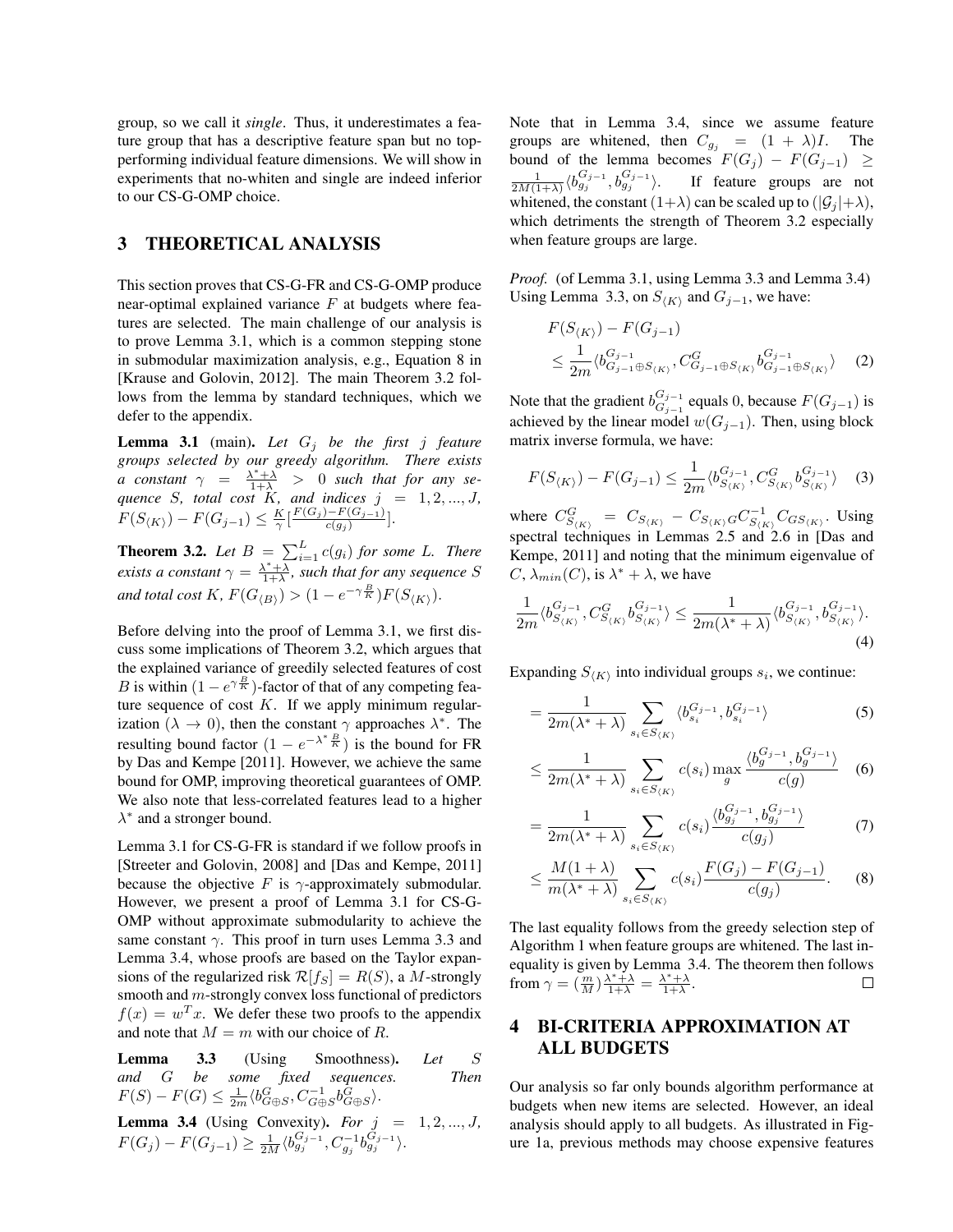early; until they are computed, we have no bounds. Figure 1b illustrates our proposed fix: each new item  $g_{i+1}$ cannot be more costly than the current sequence  $G_j$ .

This section proves two theorems of anytime prediction at *any* budget. Theorem 4.1 shows that to approximate the optimal explained variance of cost  $B$  within a constant factor, an anytime algorithm must cost at least  $4B$ . We then motivate and formalize our fix in Algorithm 2, which is shown in Theorem 4.3 to achieve this *bi-criteria approximation* bound for both budget and objective with the form:  $F(G_{\langle B \rangle}) > (1 - e^{-\frac{\gamma^2}{1 + \gamma}})F(S_{\langle \frac{B}{4} \rangle})$ , where  $\gamma$  is the approximate submodular ratio, i.e., the maximum constant  $\gamma \leq 1$ such that for all sets  $A' \subseteq A$  and all element x,

$$
\gamma(F(A \cup \{x\}) - F(A)) \le F(A' \cup \{x\}) - F(A'). \quad (9)
$$

We first illustrate the inherent difficulty in generating single sequences that are competitive at arbitrary budgets  $B$  by using the following budgeted maximization problem:

$$
X = \{1, 2, \ldots\}, \ c(x) = x, \ F(S) = \sum_{x \in S} e^x. \tag{10}
$$

The above problem originates from fitting the linear model  $Y = \sum_{i=1}^{D} e^{i} X_i$ , where  $X_i$ 's are i.i.d. and  $X_i$  costs i.

Theorem 4.1. *Let* A *be any algorithm for selecting sequences*  $A = (a_1, \ldots)$ *. The best bi-criteria approximation that* A *can satisfy must be at least a* 4*-approximation in cost for the sequence described in Equation (10). That is, there does not exist a*  $C < 4$ *, and a*  $c_1 \in [0, 1)$ *, such that for any budget* B *and any sequence* S*,*

$$
F(A_{\langle B \rangle}) > (1 - c_1) F(S_{\langle \frac{B}{C} \rangle}).
$$

*Proof.* For any budget B, it is clear that the optimal selection contains a single item, B, whose value is  $e^{B}$ . For any budget B, let  $m(B)$  denote the item of the maximum cost that is selected by the algorithm. If the bi-criteria bound holds, then  $\sum_{k=1}^{m(B)} e^k \ge F(A_{\langle B \rangle}) > (1-c_1) F(S_{\langle \frac{B}{C} \rangle}).$ Taking the log of both sides and rearranging terms, we have  $m(B) \geq \lfloor \frac{B}{C} \rfloor + \ln(1 - c_1) + \ln(e - 1) - 2$ . Since  $3-\ln(1-c_1)-\ln(e-1) > 0$ , we have for B large enough:  $C \ge \frac{B}{m(B)}$ . Hence, we need to minimize  $\frac{B}{m(B)}$  for all B to minimize C. We can assume  $a_i$  to be increasing because otherwise we could remove the violating  $a_j$  from the sequence and decrease the ratio  $\frac{B}{m(B)}$  for all subsequent j.

Let  $b_j := c(A_j)$  and  $\alpha_j := \frac{c(a_j)}{b_{j-1}}$  $\frac{b_{i-1}}{b_{i-1}}$ . Then immediately before  $a_j$  is available,  $\frac{B}{m(B)} \to \frac{c(A_j)}{c(a_{j-1})} \geq \frac{(1+\alpha_j)b_{j-1}}{b_{j-1}}$  $\frac{\alpha_j}{b_{j-1}}=1+\alpha_j$ . If we can bound  $\frac{B}{m(B)} \le C$  for all B, then there exists  $\alpha_{max}$ such that  $\alpha_j < \alpha_{max}$  for all j large enough. Immediately after a new  $a_j$  is selected,  $\frac{B}{m(B)} = \frac{c(A_j)}{c(a_j)} = \frac{1+\alpha_j}{\alpha_j}$  $rac{\alpha_j}{\alpha_j}$ . For  $\frac{B}{m(B)}$  to be bounded, there must exist some  $\alpha_{min} > 0$  such (a) Before  $F$  is computed, we have no output or bounds.



(b) Our constraint  $c(g_{j+1}) \leq c(G_j)$  induces a smoother cost increase.



(c) Illustration of Doubling Algorithm Cost Constraint

Figure 1: Doubling Algorithm (b) has better anytime behaviors than greedy algorithm with no cost constraints (a).

that  $\alpha_j > \alpha_{min}$  for large enough j. Now we consider the ratio  $\frac{B}{m(B)}$  right before  $a_{j+1}$  is selected:

$$
\frac{c(A_{j+1})}{c(a_j)} = \frac{b_j(1+\alpha_{j+1})}{b_j \frac{\alpha_j}{1+\alpha_j}} = 1 + \frac{\alpha_{j+1}}{\alpha_j} + \alpha_{j+1} + \frac{1}{\alpha_j}.
$$
 (11)

Assume for seek of contradiction that  $\frac{c(A_{j+1})}{c(a_j)}$  is bounded above by z for some  $z \in (1, 4)$ . Let  $y := \frac{\alpha_{j+1}}{\alpha_j}$  $\frac{\alpha_j+1}{\alpha_j}$ . Then we have:  $z \ge 1 + y + y\alpha_j + \frac{1}{\alpha_j} \ge 1 + y + 2\sqrt{y} = (\sqrt{y} + 1)^2$ . Hence  $y \le (\sqrt{z} - 1)^2 < 1$ . So  $a_{j+1} \le (\sqrt{z} - 1)^2 a_j$ , which implies that  $a_j$  converges to 0 and we have a contradiction. So  $C \ge \frac{B}{m(B)} \to \frac{c(A_{j+1})}{c(a_j)} \ge 4$  for large j.

The above proof lower bounds the cost approximation ratio C by Eq. 11, which is shown to be at least 4 for  $C < \infty$ . We note that Eq. 11 equals 4 if  $\forall j, \alpha_j = 1$ , which means the sequence total cost is doubled at each selection step. This observation leads to *Doubling Algorithm* (Alg. 2): we perform greedy selection in the same way as CS-G-FR, except that the total cost can be at most doubled at each step (illustrated in Figure 1c). The advantage of Doubling Algorithm over CS-G-FR is that the former prevents early computation of expensive features and induces a smoother increase of total cost; in most real-world data-sets, the two are identical after few steps because feature costs are often in a narrow range. We will analyze Doubling Algorithm with the following assumption, called *doubling capable*.

**Definition 4.2.** Let  $G = (g_1, \ldots)$  be the sequence selected by the doubling algorithm. The set  $X$  and function  $F$  are *doubling capable* if, at every iteration j, the following set is non-empty:  $\{x \mid x \in X \setminus G_{j-1}, c(x) \le c(G_{j-1})\}$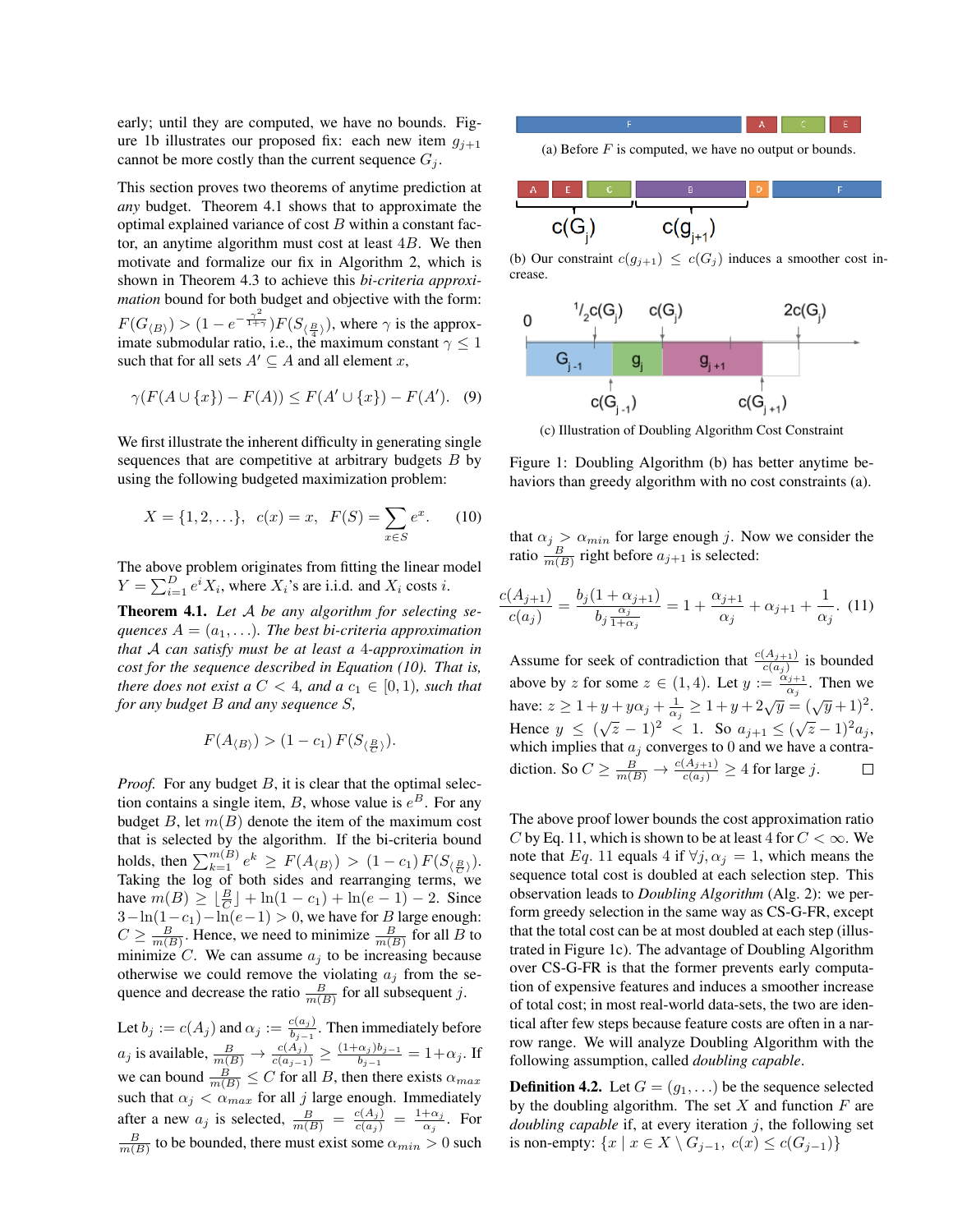| <b>Algorithm 2:</b> Doubling Algorithm                                                                   |  |  |  |  |  |  |
|----------------------------------------------------------------------------------------------------------|--|--|--|--|--|--|
| <b>input:</b> objective function $F$ , elements $X$ , minimum                                            |  |  |  |  |  |  |
| $\cos t$ $c_{\min}$                                                                                      |  |  |  |  |  |  |
| ı Let $g_1=\mathop{\rm argmax}\limits_{x\in X,~c(x)\leq c_{\min}}\frac{F(\{x\})}{c(x)};$ Let $G_1=g_1$ ; |  |  |  |  |  |  |
| 2 for $j = 2, $ do                                                                                       |  |  |  |  |  |  |
| $\Box$ Let $g_j =$                                                                                       |  |  |  |  |  |  |
| $\frac{F(G_{j-1}\oplus \{x\})-F(G_{j-1})}{c(x)}$ ;<br>argmax                                             |  |  |  |  |  |  |
|                                                                                                          |  |  |  |  |  |  |
| $x \in X \backslash G_{j-1}, c(x) \le c(G_{j-1})$<br>Let $G_j = G_{j-1} \oplus \{g_j\}$ ;                |  |  |  |  |  |  |

**Theorem 4.3.** Let  $G = (g_1, \ldots)$  be the sequence se*lected by the doubling algorithm (Algorithm 2). Fix some*  $B > c_{min}$ *. Let F be*  $\gamma$ -*approximately submodular as in Definition 9. For any sequence* S*,*

$$
F(G_{\langle B \rangle}) > \left(1 - e^{-\frac{\gamma^2}{1+\gamma}}\right) F(S_{\langle \frac{B}{4} \rangle}).
$$

*Proof.* Doubling capable easily leads to the observation that for all budgets  $B$ , there exists an index  $j$  such that  $\frac{B}{2} \leq c(G_j) < B$ . Choose K and k to be the largest integers such that  $\frac{B}{2} \leq c(G_K) < B$  and  $\frac{B}{8} \leq c(G_k) < \frac{B}{4}$ . Since at each step we at most double the total cost and  $4c(G_k)$  < B, we observe  $K \geq k+2$ . For each j, define  $s_j = \frac{F(G_{j+1}) - F(G_j)}{c(g_{j+1})}$  $\frac{c(g_{j+1})-F(G_j)}{c(g_{j+1})}$  as the best rate of improvement among the items Doubling Algorithm is allowed to consider after choosing  $G_j$ . Consider the item x in sequence  $S_{\langle \frac{B}{4} \rangle}$  of the maximum cost.

(Case 1) If  $c(x) \leq c(G_k)$ , then every item in  $S_{\langle \frac{B}{4} \rangle}$  was a candidate for  $g_i$  for all  $j = k+1, ..., K$ . So by approximate submodularity from Equation 9, we have

$$
F(S_{\langle \frac{B}{4} \rangle}) \le F(S_{\langle \frac{B}{4} \rangle} \cup G_j) \le F(G_j) + \frac{Bs_j}{4\gamma}.
$$
 (12)

Then using the standard submodular maximization proof technique, we define  $\Delta_j = F(S_{\langle \frac{B}{4} \rangle}) - F(G_j)$ . Applying  $s_j = \frac{\Delta_j - \Delta_{j+1}}{c(a_{j+1})}$  in the  $\frac{\Delta_j - \Delta_{j+1}}{c(g_{j+1})}$  in the above inequality, we have  $\Delta_{k+j} \leq \Delta_k \prod_{j=k+1}^{k+j} (1 - \gamma \frac{4c(g_j)}{B})$ . Maximizing the inequality by setting  $c(g_j) = \frac{B}{K-k} \leq$  $\frac{c(G_K)-c(G_k)}{4(K-k)}$ , and using  $(1 - z/l)^l < e^{-z}$ , we have  $F(G_K) > (1 - e^{-\gamma})F(S_{\langle \frac{B}{4} \rangle}).$ 

From now on, we assume that  $c(x) > c(G_k)$  and consider two cases by comparing  $c(g_{k+2})$  and  $c(G_k)$ .

(Case 2.1) If  $c(g_{k+2}) \ge c(G_k)$ , then  $c(G_K) - c(G_{k+1}) \ge c(G_K)$  $c(g_{k+2}) \geq c(G_k)$ . Since  $c(G_{k+1}) \leq 2c(G_k)$  and  $c(x) >$  $c(G_k)$ , we have  $c(G_K) - c(G_{k+1}) \geq \frac{B}{2} - 2c(G_k)$ . So  $c(G_K) - c(G_{k+1}) \ge \max(c(G_k), \frac{B}{2} - 2c(G_k)) \ge \frac{B}{6}.$ Thus, using the same proof techniques as in case 1, we can analyze the ratio between  $\Delta_{k+1}$  and  $\Delta_K$ , and have:  $F(G_K) > (1 - e^{-\frac{2}{3}\gamma})F(S_{\langle \frac{B}{4} \rangle}).$ 





Figure 2: The training time vs. the number of feature groups selected with two algorithms: CS-G-FR and CS-G-OMP. CS-G-OMP achieves a 8x and 20x overall training time speed-up on AGRICULTURAL and YAHOO! LTR.

(Case 2.2) Finally, if  $c(g_{k+2}) < c(G_k) < c(x) < c(G_{k+1}),$  $g_{k+2}$  was a candidate for  $g_{k+1}$ , and x was a candidate for  $g_{k+2}$ . For an item y, let  $r(y^j) = \frac{F(G_j \cup \{y\}) - F(G_j)}{c(y)}$ be the improvement rate of item y at  $G_j$ . Then we have  $r(g_{k+1}^k) > r(g_{k+2}^k)$  and  $r(g_{k+2}^{k+1}) > r(x^{k+1})$ . Since the objective function is increasing, we have  $r(x^k)c(x) \le r(x^{k+1})c(x) + r(g_{k+1}^k)c(g_{k+1}),$  so that  $r(x^k) \le r(x^{k+1}) + r(g_{k+1}^k) \frac{c(g_{k+1})}{c(x)}$ . Then by the definition of  $\gamma$  in Equation 9, we have  $\gamma r(g_{k+2}^{k+1}) \le r(g_{k+2}^k)$ . Hence we have  $\gamma r(x^{k+1}) \leq r(g_{k+1}^k)$ , which leads to  $r(x^k) \le r(g_{k+1}^k)(\frac{1}{\gamma} + \frac{c(g_{k+1})}{c(x)}) \le r(g_{k+1}^k)(1 + \frac{1}{\gamma}).$ Then inequality (12) holds with a coefficient adjustment and becomes  $F(S_{\langle \frac{B}{4} \rangle}) \leq F(G_k) + \frac{Bs_k(1+\gamma)}{4\gamma^2}$ . Noting that the above inequality holds for all  $j = k + 1, ..., K$ , we can replace the constant  $\gamma$  in the proof of case 1 with  $\frac{\gamma^2}{1+\gamma}$  $\frac{\gamma}{1+\gamma}$  and have the following bound:  $F(G_K) > (1 - e^{-\frac{\gamma^2}{1 + \gamma}})F(S_{\langle \frac{B}{4} \rangle}).$ 

 $\Box$ 

## 5 EXPERIMENTS

### 5.1 DATA-SETS AND SET-UP

We experiment our methods for anytime linear prediction on two real-world data-sets, each of which has a significant number of feature groups with associated costs.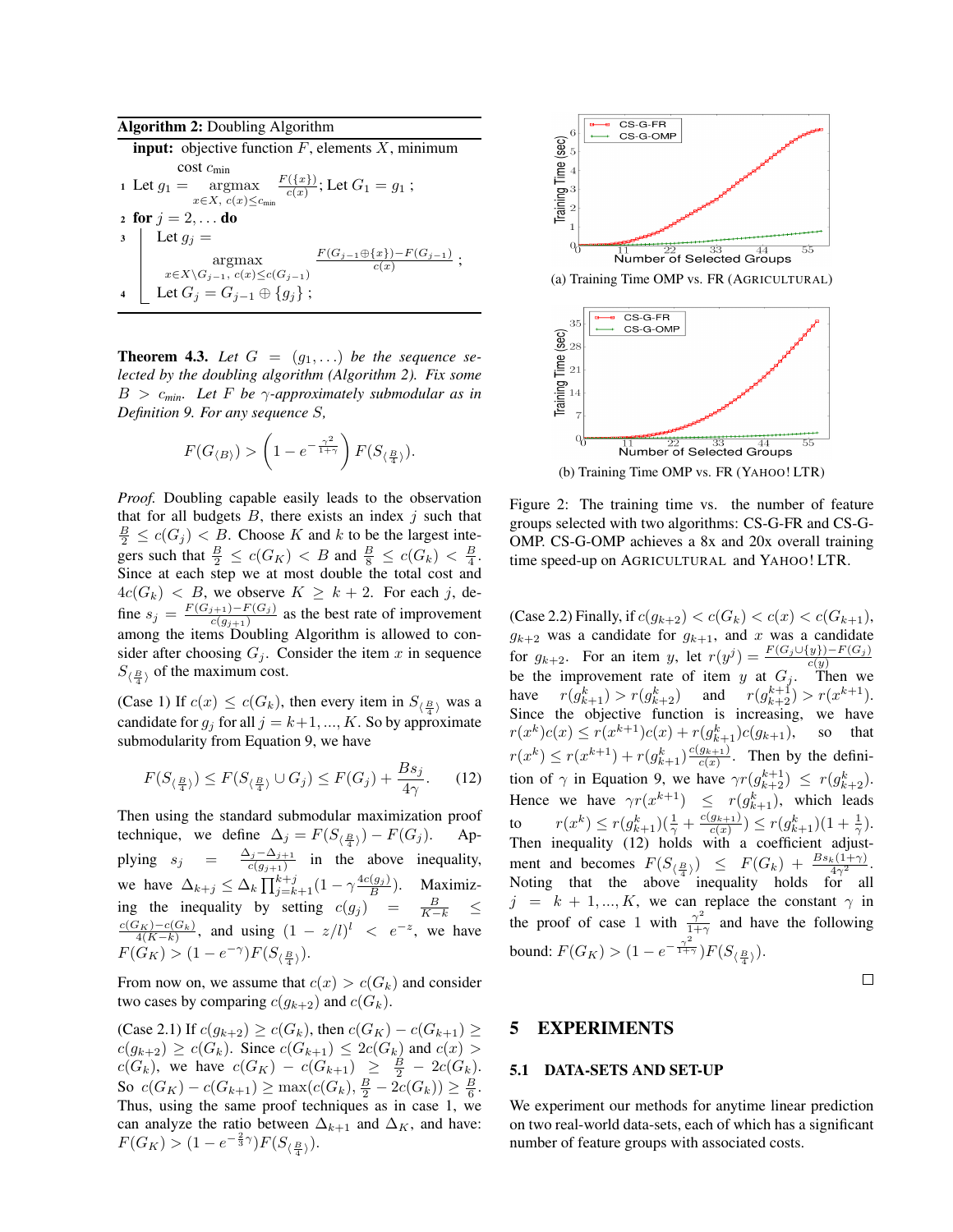Table 1: Test time 0.97-Timeliness measurement of different methods on AGRICULTURAL. We break the methods into OMP, FR and Oracle family: e.g., "Single" in the G-CS-OMP family means G-CS-OMP-Single, and "FR" in the Oracle family means the oracle curve derived from G-FR.

| CS-G-OMP-Variants               |        |        |        | $CS-G-FR$ | Oracles | Sparse               |        |
|---------------------------------|--------|--------|--------|-----------|---------|----------------------|--------|
| CS-G-OMP Single No-Whiten G-OMP |        |        |        |           |         | FR Oracle OMP Oracle |        |
| 0.4406                          | 0.4086 | 0.4340 | 0.4073 | 0.4525    | 0.4551  | 0.4508               | 0.3997 |

Table 2: Test time 0.99-Timeliness measurement of different methods on YAHOO! LTR.

| Group | CS-G-OMP-Variants |        |           |        | $CS-G-FR$ | Oracles |            | Sparse |
|-------|-------------------|--------|-----------|--------|-----------|---------|------------|--------|
| Size  | $CS-G-OMP$        | Single | No-Whiten | G-OMP  |           | FR      | <b>OMP</b> |        |
|       | 0.3188            | 0.3039 | 0.3111    | 0.2985 | 0.3222    | 0.3225  | 0.3211     | 0.2934 |
| 10    | 0.3142            | 0.3117 | 0.3079    | 0.2909 | 0.3205    | 0.3207  | 0.3164     | 0.2858 |
| 15    | 0.3165            | 0.3159 | 0.3116    | 0.2892 | 0.3213    | 0.3213  | 0.3177     | 0.2952 |
| 20    | 0.3161            | 0.3124 | 0.3065    | 0.2875 | 0.3180    | 0.3180  | 0.3163     | 0.2895 |

- Yahoo! Learning to Rank Challenge [Chapelle and Chang, 2011] contains 883k web documents, each of which has a relevance score in  $\{0, 1, 2, 3, 4\}$ . Each of the 501 document features has an associated computational cost in {1, 5, 20, 50, 100, 150, 200}; the total feature cost is around 17K. The original data-set has no feature group structures, so we generated random group structures by grouping features of the same cost into groups of a given size  $s$ <sup>1</sup>
- Agriculture is a proprietary data-set that contains 510k data samples, 328 features, and 57 feature groups. Each sample has a binary label in  $\{1, 2\}$ . Each feature group has an associated cost measured in its average computation time. $<sup>2</sup>$ </sup>

### 5.2 EVALUATION METRIC, BASELINE AND **ORACLE**

Following the practice of Karayev et al. [2012], we use the area under the maximization objective  $F$  (explained variance) vs. cost curve normalized by the total area as the *timeliness* measurement of the anytime performance of an algorithm. In our data-sets, the performance of linear predictors plateaus much before all features are used, e.g., Fig-

<sup>2</sup>Karayev et al. [2012] define *timeliness* as the area under the average precision vs. time curve

ure 3a demonstrates this effect in YAHOO! LTR, where the last one percent of total improvement is bought by half of the total feature cost. Hence the majority of the timeliness measurement is from the plateau performance of linear predictors. The difference between timeliness of different anytime algorithms diminishes due to the plateau effect. Furthermore, the difference vanishes as we include additional redundant high cost features. To account for this effect, we stop the curve when it reaches the plateau. We define an α*stopping cost* for parameter  $\alpha$  in [0, 1] as the cost at which our CS-G-OMP achieves  $\alpha$  of the final objective value in training and ignore the objective vs. cost curve after the  $\alpha$ stopping cost. We call the timeliness measure on the shortened curve as  $\alpha$ -*timeliness*; 1-timeliness equals the normalized area under the full curve and 0-timeliness is zero. If a curve does not pick a group at  $\alpha$ -stopping cost, we linearly interpolate the objective value at the stopping cost to computr timeliness. We say an objective vs. cost curve has reached its final plateau if at least 95% of the total objective has been achieved and the next 1% requires more than 20% feature costs. (If the plateau does not exist, we use  $\alpha = 1$ .) Following this rule, we choose  $\alpha = 0.97$  for AGRICULTURAL and  $\alpha = 0.99$  for YAHOO! LTR.

Since an exhaustive search for the best feature sequencing is intractable, we approximate with the Oracle anytime performance following the approach of Karayev et al. [2012]. Given an objective vs. cost curve of a sequencing, we reorder the feature groups in descending order of their marginal benefit per unit cost, assuming that the marginal benefits stay the same after reordering. We specify which sequencing is used for creating Oracle in Section 5.5. For baseline performance, we use cost-weighted Group Lasso [Yuan and Lin, 2006], which scales the regularization constant of each group with the cost of the group. We note that the cascade design by Chen et al. [2012] can be reduced to this baseline if we enforce linear prediction. More specifically, the baseline solves the following minimization prob-

<sup>&</sup>lt;sup>1</sup>We experiment on group sizes  $s \in \{5, 10, 15, 20\}$ . We choose regularizer  $\lambda = 10^{-5}$  based on validation. We use  $s = 10$ for qualitative results such as plots and illustrations, but we report quantitative results for all group size s. For our quantitative results, we report the average test performance. The initial risk is  $R(\emptyset) = 0.85.$ 

There are 6 groups of size 32; the other groups have sizes between 1 and 6. The cost of each group is its expected computation time in seconds, ranging between 0.0005 and 0.0088; the total feature cost is 0.111. We choose regularizer  $\lambda = 10^{-7}$ . The data-set is split into five 100k sets, and the remaining 10k are used for validation. We report the cross validation results on the five 100K sets as the test results. The initial risk is  $R(\emptyset) = 0.091$ .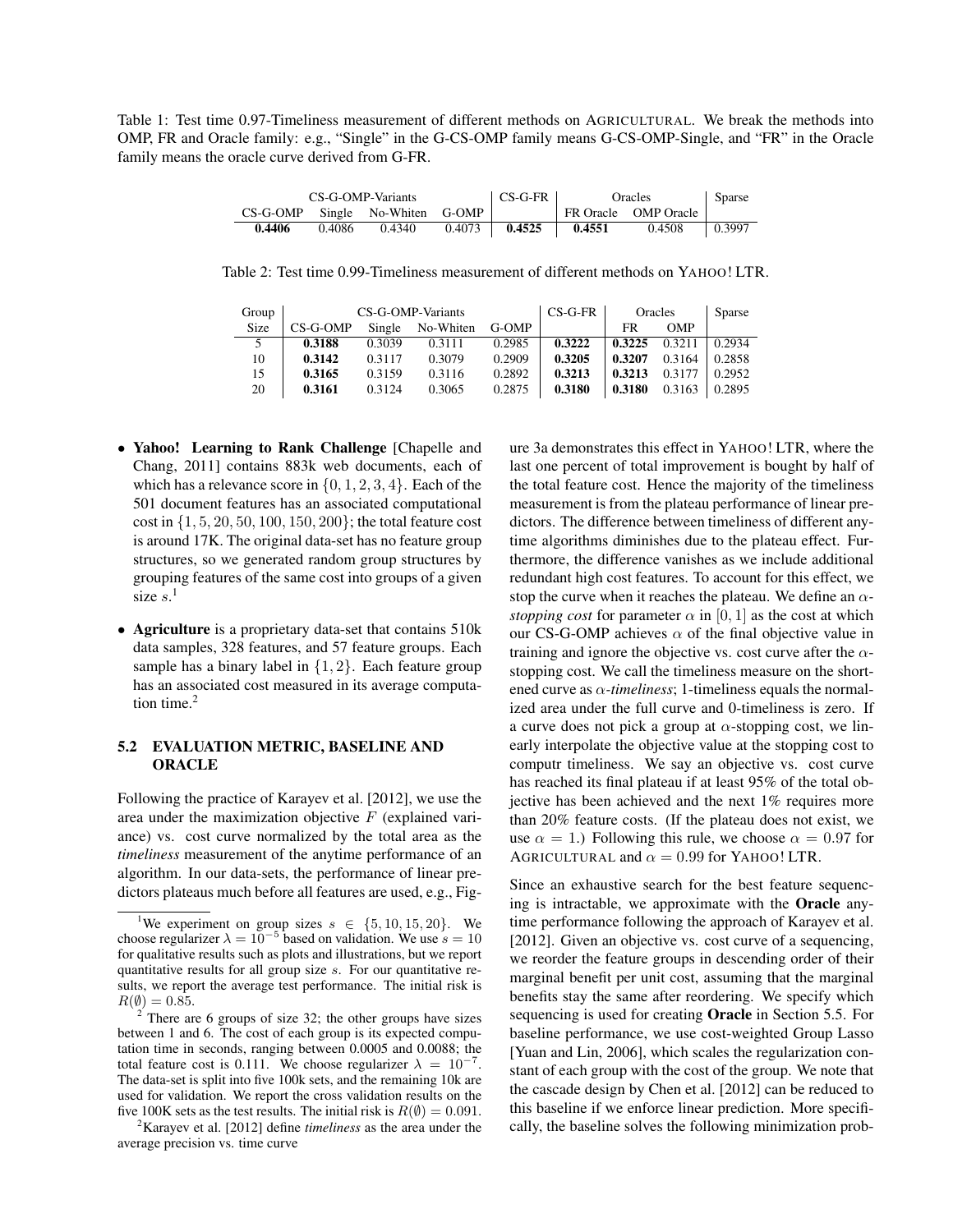

Figure 3: (a) Explained Variance vs. Cost curve of CS-G-OMP in YAHOO! LTR. Vertical lines mark different  $\alpha$ stopping costs. (b) Explained Variance vs. Cost curve of CS-G-OMP and G-OMP on YAHOO! LTR set 1 with individual group size  $s = 10$ , stopped at 0.97-stop cost.

lem:  $\min_{w \in \mathbb{R}^D} ||Y - Xw||_2^2 + \lambda \sum_{j=1}^J c(\mathcal{G}_j) ||w_{\mathcal{G}_j}||_2$ , and we vary value of regularization constant  $\lambda$  to obtain lasso paths. We call this baseline algorithm Sparse<sup>3</sup>.

#### 5.3 FEATURE COST

Our proposed CS-G-OMP differs from Group Orthogonal Matching Pursuit (G-OMP) [Lozano et al., 2009] in that G-OMP does not consider feature costs when evaluating features. We show that this difference is crucial for anytime linear prediction. In Figure 3b, we compare the objective vs. costs curves of CS-G-OMP and G-OMP that are stopped at 0.97-stopping cost on YAHOO! LTR. As expected, CS-G-OMP achieves a better overall prediction at every budget, qualitatively demonstrating the importance of incorporating feature costs. Table 1 and Table 2 quantify this effect, showing that CS-G-OMP achieves a better timeliness measure than regular G-OMP.

#### 5.4 GROUP WHITENING

We provide experimental evidence that Group whitening, i.e.,  $X_g^T X_g = I_{D_g}$  for each group g, is a key assumption of both this work and previous feature group selec-



(a) Group Whiten vs. No-Whiten (AGRICULTURAL)



Figure 4: Explained Variance vs. Feature Cost curves on AGRICULTURAL (a) and YAHOO! LTR (b) comparing group whitening with no group whitening. The curves stop at 0.97-stopping cost.

tion literature by Lozano et al. [2009, 2011]. In Figure 4, we compare anytime prediction performances using group whitened data against those using the common normalization scheme where each feature dimension is individually normalized to have zero mean and unit variance. The objective vs. cost curve qualitatively shows that group whitening consistently results in the better predictions. This behavior is expected from data-sets whose feature groups contain correlated features, e.g., group whitening effectively prevents selection step (∗) from overestimating the predictive power of feature groups of repeated good features. Table 1 and Table 2 demonstrate quantitatively the consistent better timeliness performance of CS-G-OMP over that of CS-G-OMP-no-whiten.

### 5.5 SELECTION CRITERION VARIANTS

This section compares CS-G-OMP and CS-G-FR, along with variants of these two methods and the baseline, Sparse. We formulated the variant of CS-G-OMP, *single*, in Section 2 and it intuitively chooses feature groups of the best single feature dimension per group cost. Our experiments show that this modification degrades prediction performance of CS-G-OMP. Since FR directly optimizes the objective at each step, we expect CS-G-FR to perform the best and use its curve to compute the Oracle curve as an approximate to the best achievable performance.

<sup>&</sup>lt;sup>3</sup>We use an off-the-shelf software, SPAMS (SPArse Modeling Software [Jenatton et al., 2010]), to solve the optimization.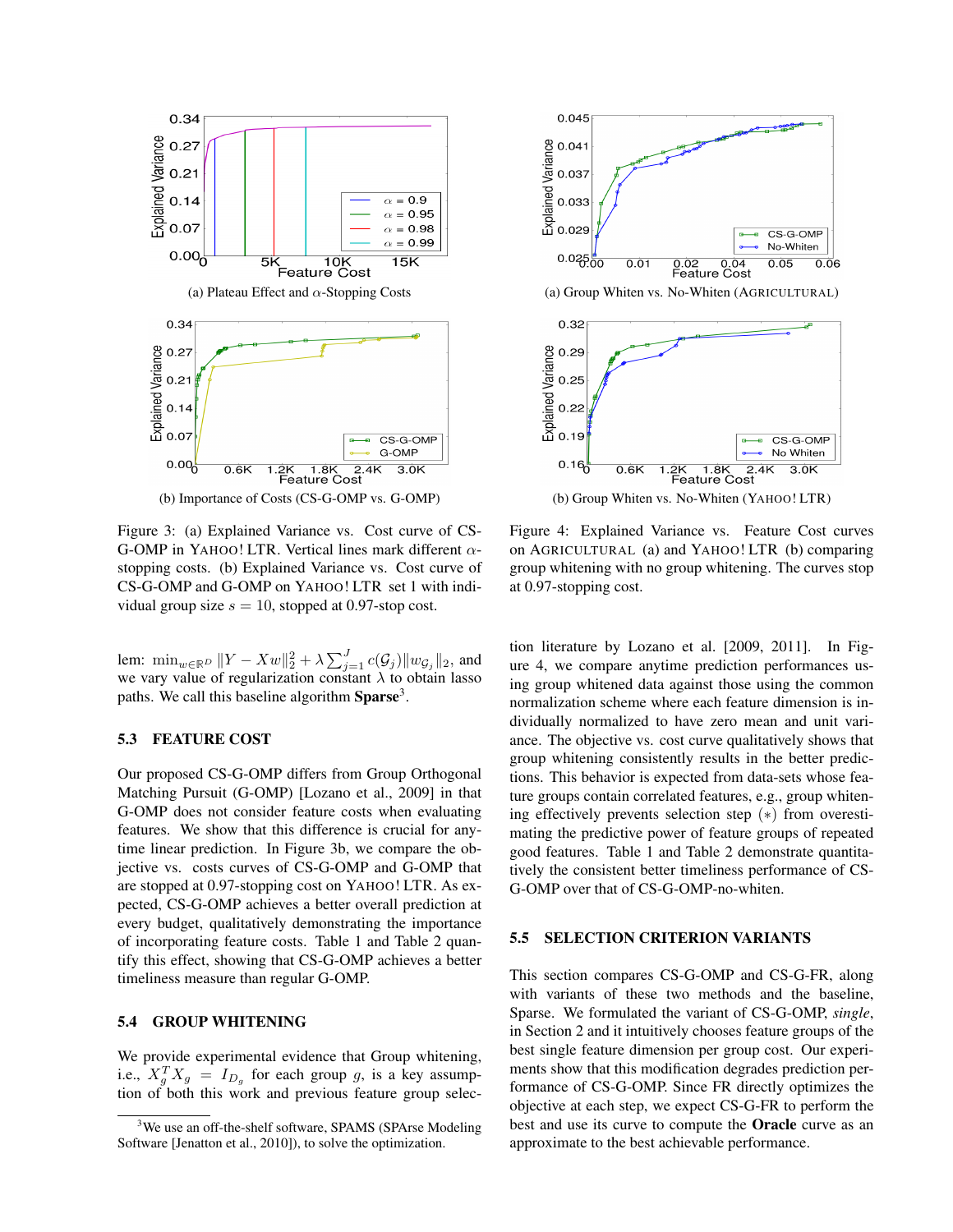In Figure 5, we evaluate CS-G-FR, CS-G-OMP and CS-G-OMP-single based on the objective in Theorem 3.2, i.e., explained variance vs. feature cost curves. CS-G-FR, as expected, outperforms all other methods. CS-G-OMP outperforms the baseline method, Sparse, and the CS-G-OMP-Single variant. The performance advantage of CS-G-OMP over CS-G-OMP-Single is much clearer in the AGRICUL-TURAL data-set than in the YAHOO! LTR data-set. AGRI-CULTURAL has a natural group structure which may contain correlated features in each group. YAHOO! LTR has a randomly generated group structure whose features were filtered by feature selection before the data-set was published [Chapelle and Chang, 2011]. CS-G-FR and CS-G-OMP outperform the baseline algorithm, Sparse. We speculate that linearly scaling group regularization constants by group costs did not enforce Group-Lasso to choose the most cost-efficient features early. The test-time timeliness measures of each of the methods are recorded in Table 1 and Table 2, and quantitatively confirm the analysis above. Since AGRICULTURAL and YAHOO! LTR are originally a classification and a ranking data-set, respectively, we also report in Figure 5 the performance using classification accuracy and NDCG@5. This demonstrates the same qualitatively results as using explained variants.

As expected, when compared against CS-G-OMP, CS-G-FR consistently chooses more cost-efficient features at the cost of a longer training time. In the context of linear regression, let us assume that the group sizes are bounded by a constant when we are to select the number  $K$  feature group. We can then compute a new model of  $K$  groups in  $O(K^2N)$  using Woodbury's matrix inversion lemma, evaluate it in  $O(KN)$ , and compute the gradients with respect to the weights of unselected groups in  $O(N(J-K))$ . Thus, CS-G-OMP requires  $O(K^2N + JN)$  at step  $K =$ 1, 2, 3, ..., *J* and CS-G-FR requires  $O((J - K)K^2N)$ , so the total training complexities for CS-G-OMP and CS-G-FR are  $O(J^3N)$  and  $O(J^4N)$ , using  $\sum_{K=1}^{J} K^2 = \frac{1}{6}J(J +$  $1(2J+1)$  and  $\sum_{K=1}^{J} K^3 = \frac{1}{4}J^2(J+1)^2$ . We also show this training complexity gap empirically in Figure 2, which plots the curves of training time vs. number of feature groups selected. When all feature groups are selected, CS-G-OMP achieves a 8x speed-up in AGRICULTURAL over CS-G-FR. In YAHOO! LTR, CS-G-OMP achieves a speedup factor between 10 and 20; the smaller the sizes of the groups, the larger speed-up due to the increase in the number of groups. Both greedy methods are much faster than the Lasso path computation using SPAMS, however.



Figure 5: (a),(b): Explained Variance vs. Feature Cost curves on AGRICULTURAL and YAHOO! LTR(groupsize=10), using CS-G-OMP, CS-G-FR and their Single variants. Curves stop at 0.97 and 0.98 stopping costs. (c),(d): Same curve with the natural objectives of the datasets: accuracy and NDCG@5.

This work was conducted in part through collaborative participation in the Robotics Consortium sponsored by the U.S Army Research Laboratory under the Collaborative Technology Alliance Program, Cooperative Agreement W911NF-10-2-0016.